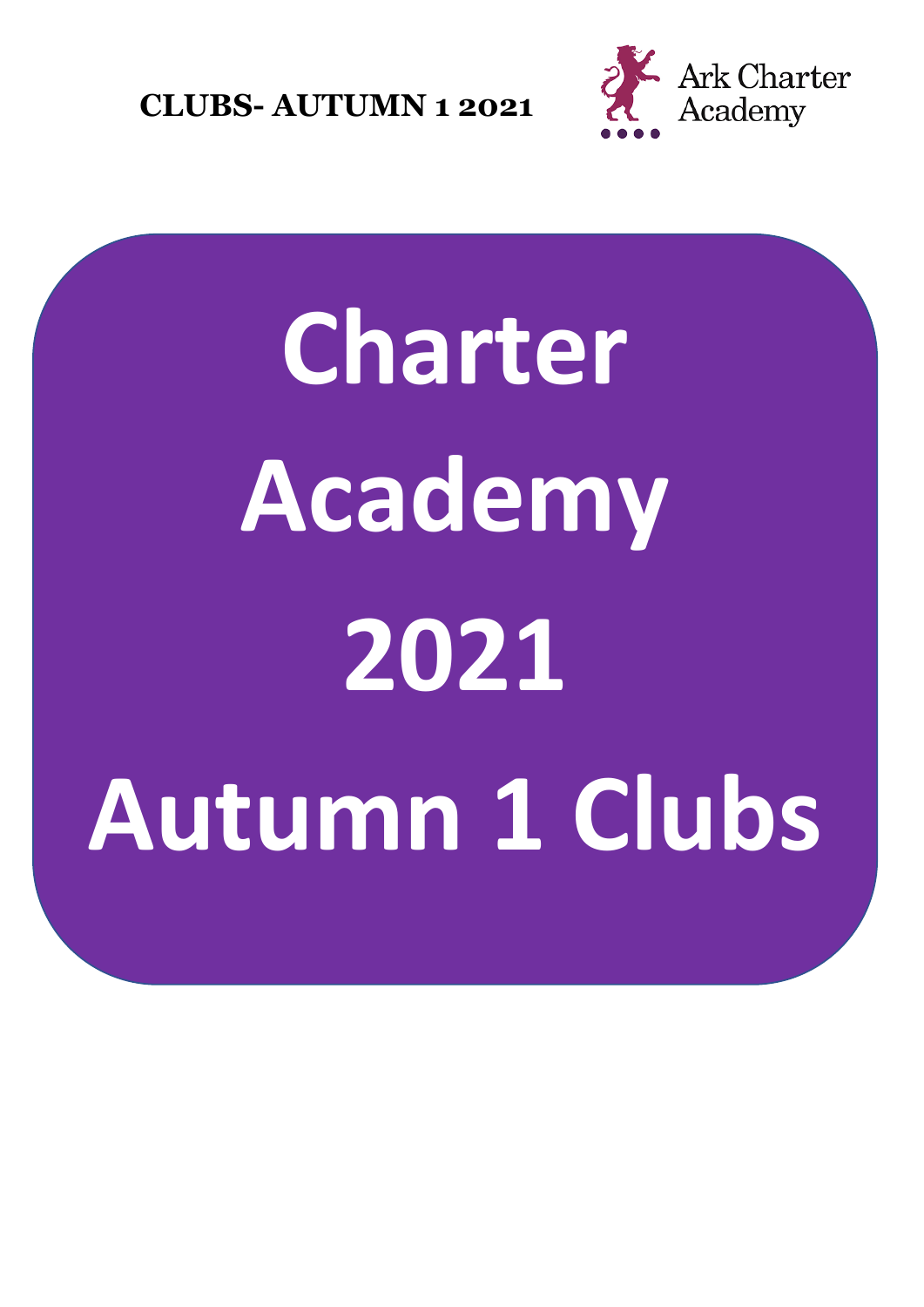

| <b>Club</b>                     | <b>Year</b><br>group<br>invited to<br>attend/<br>capacity | Day and time                                                                         | <b>Location</b>     | <b>Description</b>                                                                                                                                                                                                                          |
|---------------------------------|-----------------------------------------------------------|--------------------------------------------------------------------------------------|---------------------|---------------------------------------------------------------------------------------------------------------------------------------------------------------------------------------------------------------------------------------------|
| Mindfulness Art<br>Club         | $Y$ 7- $Y$ 9<br>15 students                               | Monday<br>3:25-4:25pm                                                                | Intervention<br>Hub | A safe space for children to enjoy<br>some creative freedom and exploring<br>mindful activities to benefit their<br>mental health and wellbeing.                                                                                            |
| Swimming                        | $Y$ 7- $Y$ 11<br>20 on each<br>day                        | Monday Y10 &<br>$Y_{11}$<br>Tuesday Y8<br>Wednesday Y9<br>Thursday Y7<br>3:25-4:15pm | Swimming<br>pool    | Free swim. Students can practice<br>their stroke technique or increase<br>their water confidence. Swimming is<br>great for all round fitness.                                                                                               |
| Basketball                      | $Y7 - Y11$<br>20 on each<br>day                           | Monday Y10 &<br>$Y_{11}$<br>Tuesday Y8<br>Wednesday Y9<br>Thursday Y7<br>3:25-4:15pm | Sports hall         | Open to all aspiring players. Sessions<br>will be a mixture of drills and<br>competitive matches. Come and<br>show off your basketball moves!                                                                                               |
| <b>Trash Art</b>                | Y7<br>20 students<br>needed                               | Thursday<br>3:25-4:25pm                                                              | $S1-04$             | Use your rubbish to make wonderful<br>works of art from sculptures to<br>collage's                                                                                                                                                          |
| <b>Business Club</b>            | $Y7-Y9$<br>10 students                                    | 3:25-4:25pm                                                                          | C102                | We will explore how to run your own<br>business. Students will get the<br>opportunity to develop their<br>business ideas into reality. Ideal for<br>students who may be interested in<br>taking Business as an option in years<br>10 and 11 |
| <b>Computer Science</b><br>Club | $Y7 - Y11$<br>15 students                                 | 3:25-4:25pm                                                                          | L <sub>3</sub> 04   | Learn the tools required to make a<br>4+ page website. Pure coding using<br>HTML and CSS                                                                                                                                                    |
| Football<br>(mixed)             | $Y7 - Y11$<br>20 students<br>needed on<br>each day        | Monday Y10& Y11<br>Tuesday Y8 & Y9<br>Thursday Y7<br>3:25-4:15pm                     | <b>MUGA</b>         | All students can join Football<br>training, involving drills and skills<br>and small sided games, with the view<br>of competitive matches against other<br>schools.                                                                         |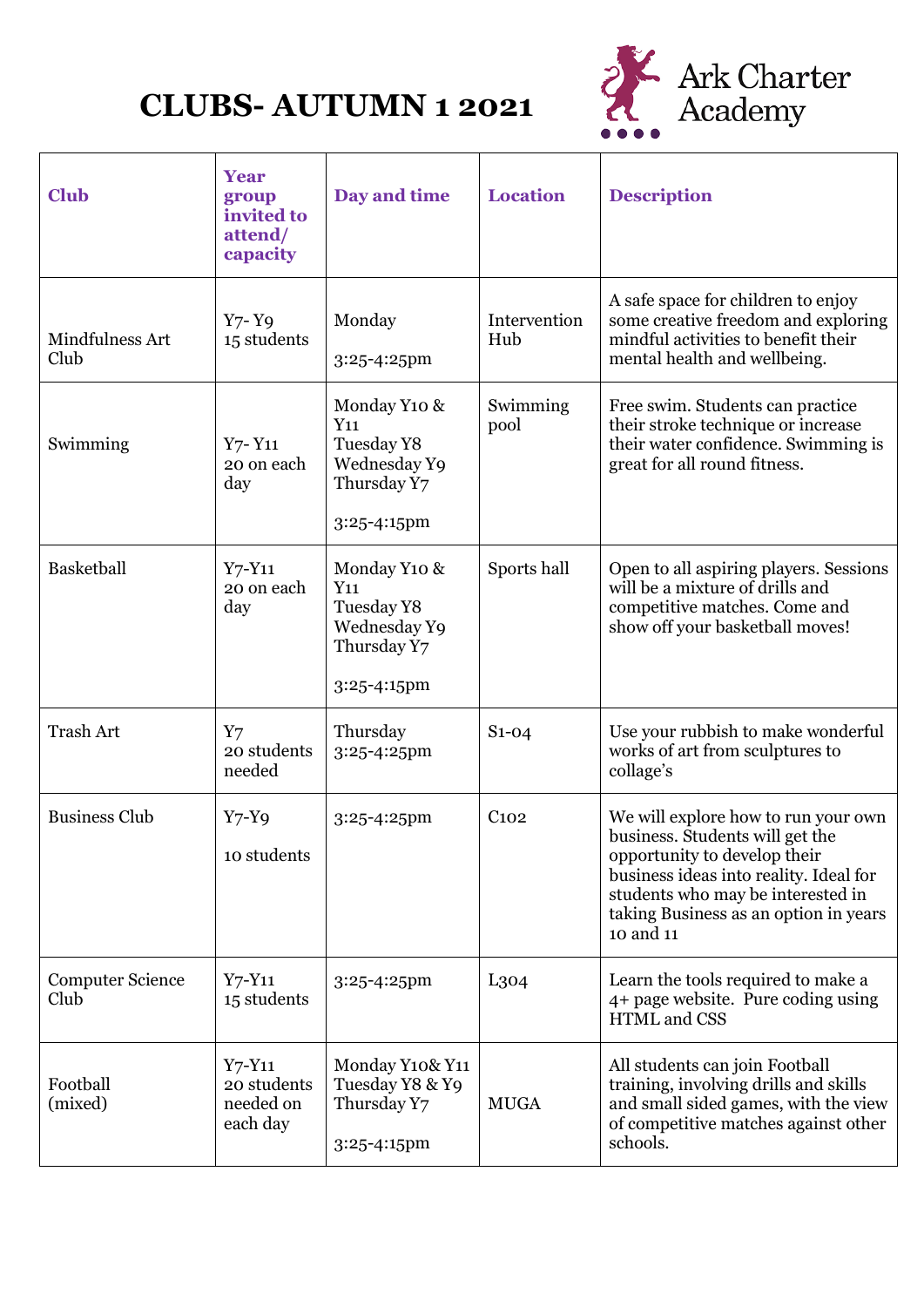

| Photography                    | $Y7-Y9$<br>14 students                                             | Friday<br>3:25-4:25pm | $Co-04$                       | Photography Club is a basic<br>introduction into Photography and<br>using DSLR cameras for Key Stage 3<br>students. It is a five-week course.<br>Students need to be committed to<br>attend each session as the course is<br>limited to fourteen students and<br>each session is a development from<br>the next. There will be three<br>opportunities to attend the course as<br>it will be repeated in Spring 1 and<br>Summer 1. The first session for the<br>Autumn course will be on 24 <sup>th</sup><br>September and the last session will<br>be on 22 <sup>nd</sup> October. This is a<br>technical course as students learn<br>about the functions of the camera as<br>well as how to digitally edit and<br>manipulate their photographs.<br>Students must therefore have a<br>genuine interest in learning about<br>digital Photography and be<br>able to follow strict instructions<br>during photo shoots whilst using<br>specialist equipment and props.<br>Students work independently, in<br>pairs and as a group during the<br>photo shoots and need to be<br>confident working with other<br>students from different year groups.<br>If you are interested in learning<br>more about Photography Club,<br>please see Miss Bryce |
|--------------------------------|--------------------------------------------------------------------|-----------------------|-------------------------------|------------------------------------------------------------------------------------------------------------------------------------------------------------------------------------------------------------------------------------------------------------------------------------------------------------------------------------------------------------------------------------------------------------------------------------------------------------------------------------------------------------------------------------------------------------------------------------------------------------------------------------------------------------------------------------------------------------------------------------------------------------------------------------------------------------------------------------------------------------------------------------------------------------------------------------------------------------------------------------------------------------------------------------------------------------------------------------------------------------------------------------------------------------------------------------------------------------------------------------------------|
| Chess                          | Y8<br>20 students                                                  | 3:25-4:25pm<br>Monday | S <sub>2</sub> 0 <sub>2</sub> | Chess Club is open to all Charter<br>students, regardless of skill level.<br>Whether you are a skilled player who<br>wants to sharpen your skills and test<br>them at competitions, or you just<br>enjoy playing the game and don't<br>wish to compete, or you're a<br>beginner who wants to learn how to<br>play the game, we welcome you.                                                                                                                                                                                                                                                                                                                                                                                                                                                                                                                                                                                                                                                                                                                                                                                                                                                                                                    |
| Dungeons and<br><b>Dragons</b> | $Y9-11$<br>(will<br>consider 7-<br>8 by<br>request)<br>10 students | 3:25-4:25pm<br>Monday | Foo <sub>6</sub>              | Students will create their own<br>characters and work collaboratively<br>in teams to utilise creative problem<br>solving and build an ongoing,<br>interactive story by playing the<br>original role-playing game.                                                                                                                                                                                                                                                                                                                                                                                                                                                                                                                                                                                                                                                                                                                                                                                                                                                                                                                                                                                                                              |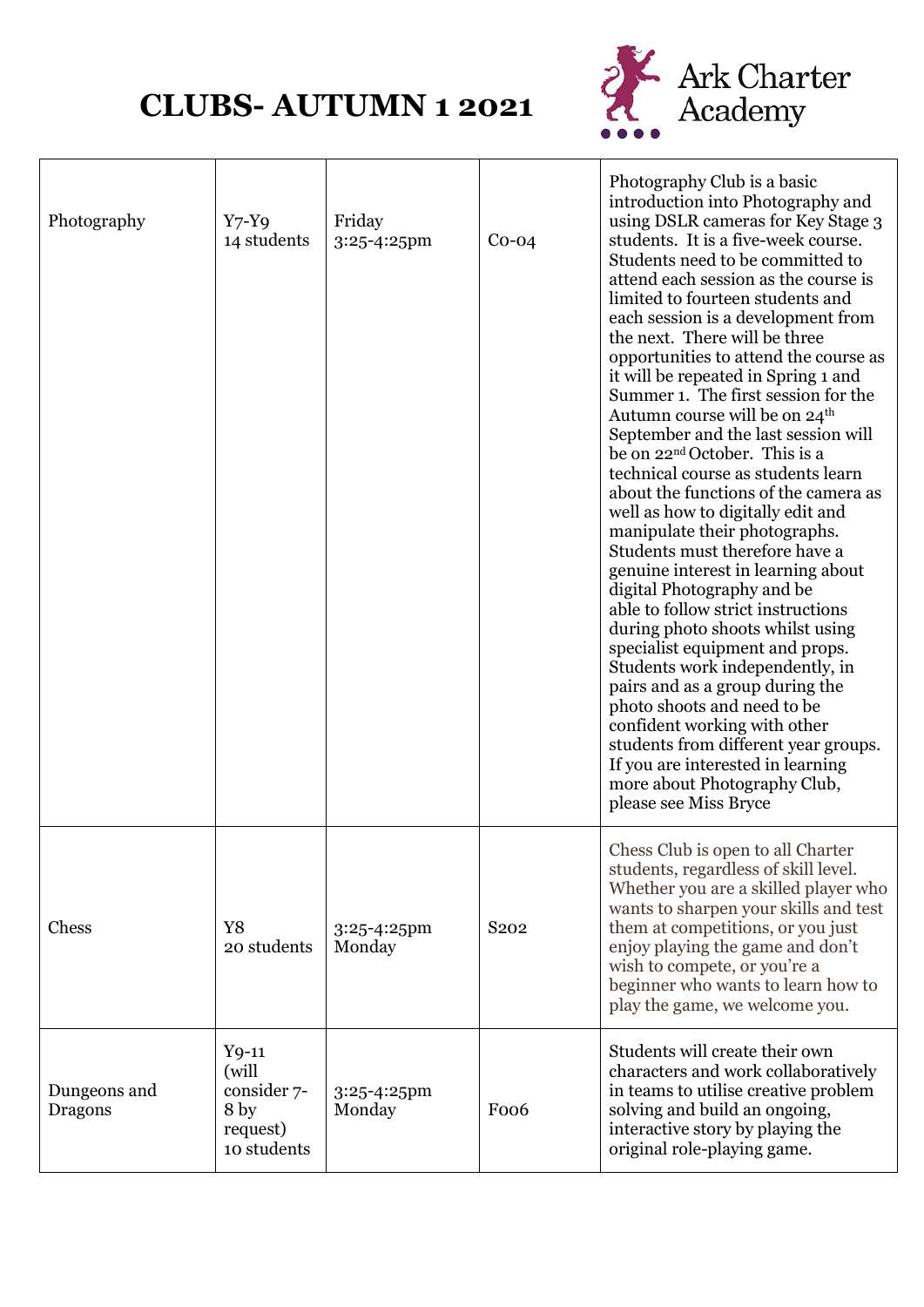

| Film Club     | $Y7 - Y11$<br>20 students | 3:25-4:25pm<br>Friday         | S <sub>20</sub> 8                   |                                                                                                                                                                                                                                                                                                                                                                                                                                                                                                                                                                                                                                                                                                                                                                                                                                                      |
|---------------|---------------------------|-------------------------------|-------------------------------------|------------------------------------------------------------------------------------------------------------------------------------------------------------------------------------------------------------------------------------------------------------------------------------------------------------------------------------------------------------------------------------------------------------------------------------------------------------------------------------------------------------------------------------------------------------------------------------------------------------------------------------------------------------------------------------------------------------------------------------------------------------------------------------------------------------------------------------------------------|
| Drama Club    | $Y7-Y9$<br>30 students    | 3:25-4:10pm                   | So <sub>24</sub><br>Drama<br>Studio | Play the Part! Being part of drama<br>club will provide a fun, inclusive<br>activities, games and performances<br>for school concerts, productions and<br>showcases. Extending skills in class<br>for those wishing to develop your<br>acting skills and express your<br>creativity further.                                                                                                                                                                                                                                                                                                                                                                                                                                                                                                                                                         |
| Art Club      | $Y7-Y9$<br>30 students    | Wednesday<br>3:25-4:25pm      | Co <sub>05</sub>                    | The club will introduce pupils to<br>working in Art with other materials.<br>Students will work on different<br>technics involved with collage,<br>collagraph and Mono printing, and<br>the methods used to add font to their<br>work.                                                                                                                                                                                                                                                                                                                                                                                                                                                                                                                                                                                                               |
| DofE          | $YQ-Y11$                  | Thursday TBC<br>$3:25 - 4:15$ | $L2 - 01$                           | The Duke of Edinburgh's (DofE)<br>Award is a programme of self-<br>development for young adults aged<br>14-25. Established in 1956 by the<br>Duke of Edinburgh himself, it aims<br>to develop the "whole person" by<br>building physical fitness, practical<br>skills and teamworking abilities.<br>Young people do DofE programmes<br>at one of three progressive levels.<br>When successfully completed, this<br>leads to a Bronze, Silver or Gold<br>Duke of Edinburgh's Award.<br>The Bronze and Silver level is made<br>up of 4 sections:<br>Physical: improving fitness by<br>taking part in a physical activity<br><b>Skill:</b> pursuing and improving a<br>skill/interest<br>Volunteering: participating in a<br>charitable or community project<br>The Expedition: completing a<br>pre-planned route over several day<br>as part of a team |
| Homework club | $Y7 - Y11$<br>10 students | 3:25-4:25pm<br>Mon-Thursday   | Library<br>$Lo-01$                  | Homework Club is a place for<br>students to work on their homework,<br>reading and other projects in a<br>casual setting. Students can work                                                                                                                                                                                                                                                                                                                                                                                                                                                                                                                                                                                                                                                                                                          |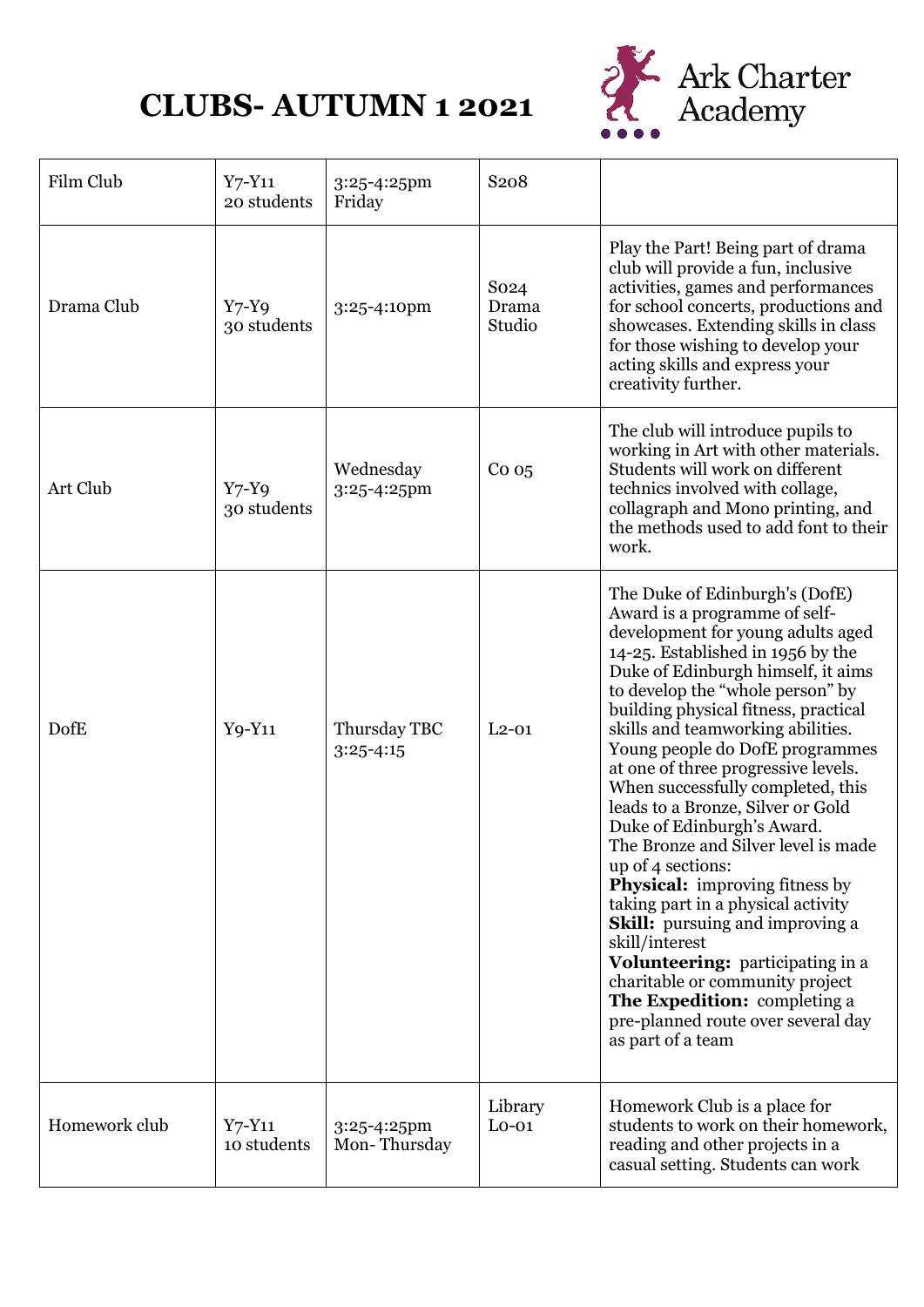

|                                    |                                           |                              |                                                          | collaboratively and quietly discuss<br>their work. They'll be able to seek<br>support from their peers and the<br>teacher.                                                                                                                                                                                                                                                                                                                                                          |
|------------------------------------|-------------------------------------------|------------------------------|----------------------------------------------------------|-------------------------------------------------------------------------------------------------------------------------------------------------------------------------------------------------------------------------------------------------------------------------------------------------------------------------------------------------------------------------------------------------------------------------------------------------------------------------------------|
| Homework club<br>(with IT support) | $Y7-Y9$<br>28 students                    | $3:25 - 4:25$ pm<br>Tuesdays | $L3 - 03$                                                | Homework Club is a place for<br>students to work on their homework<br>and other projects in a casual<br>setting. Students can work<br>collaboratively and quietly discuss<br>their work. They'll be able to seek<br>support from their peers and the<br>teacher. This is done in an ICT room<br>so that if homework is set online and<br>students have issues accessing the<br>internet at home or need a safe and<br>quiet space to do so, they have a<br>space in school to work. |
| Choir                              | $Y7 - Y11$<br>100<br>students             | Weds<br>3:25-4:25pm          | $S1-10$ (HPT if<br>restrictions<br>on bubbles<br>return) | Use your voice! Anyone, any ability.<br>If you love to sing, then choir is the<br>club for you. We will sing as a group,<br>working towards different<br>performance opportunities<br>throughout the school year such as<br>our Christmas Concert,<br>Soundsational, Sing into Spring and<br><b>Summer Sounds Festival!</b>                                                                                                                                                         |
| Close-Harmony<br>Group             | Voice<br>students<br>only/<br>20 students | Monday<br>3.25-4.25pm        | $S1-11$                                                  | This is a small group of singers who<br>learn more complex pieces of music.<br>This club is only open to students<br>who participate in private singing<br>lessons.                                                                                                                                                                                                                                                                                                                 |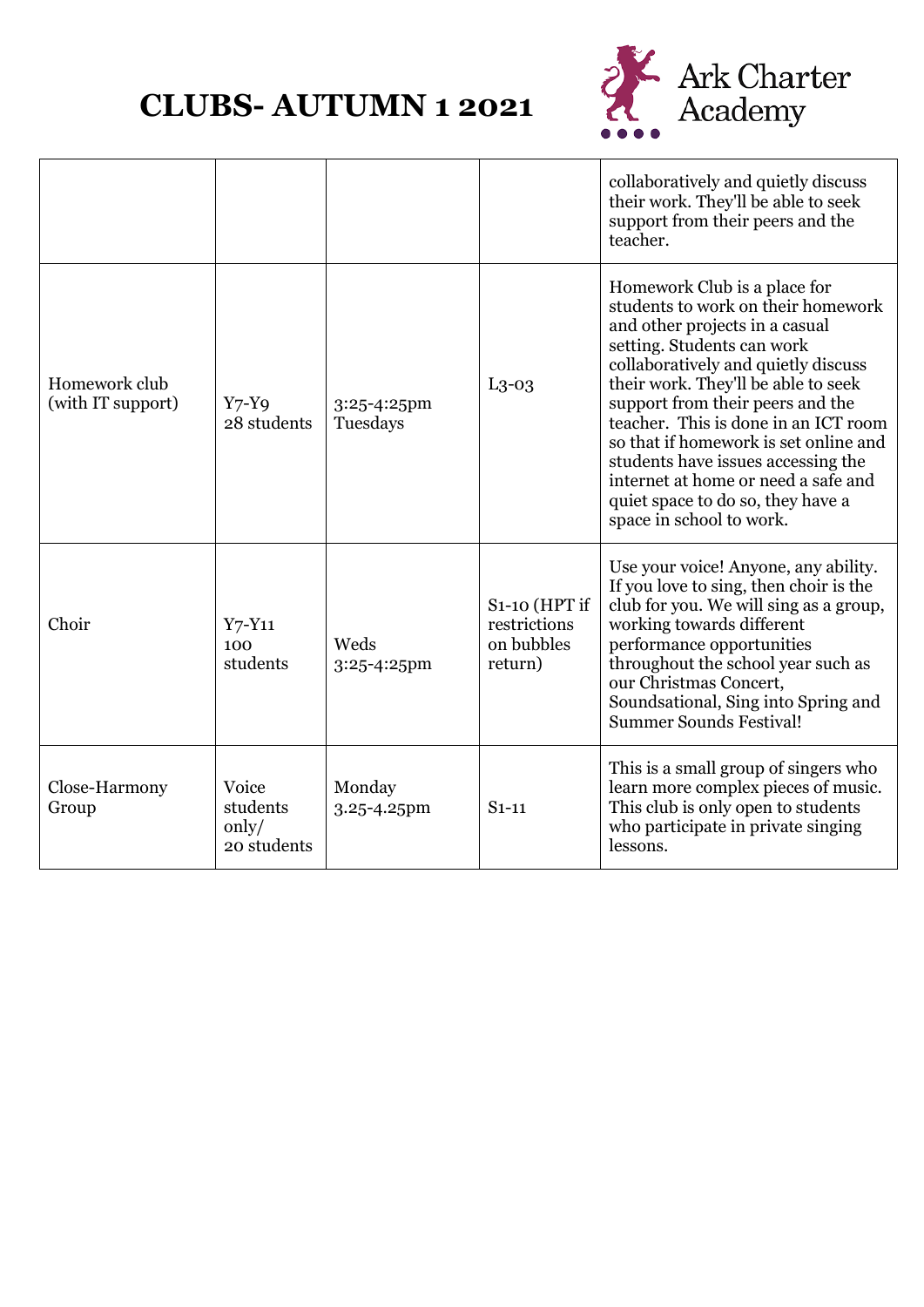

| <b>Rock Band</b>                               | $Y7 - Y11$<br>30 students                                   | Monday<br>3.25-4.25pm                   | $S1-10$            | Imagine<br>your keyboard or drum lesson, guitar<br>or bass lesson, mixed together<br>with band practice, add some laughs<br>and sprinkle on some noise, there<br>you have it. This is a great place to<br>learn the basics of your instrument,<br>whether its new to you or you've had<br>a go before. As you learn to play you<br>will also develop your skills as<br>a musician, working out how to play<br>with others and create music! Why<br>not have a go at:<br>Piano/Keyboards<br>$\bullet$<br>Drum Kit<br><b>Bass Guitar</b><br><b>Electric Guitar</b> |
|------------------------------------------------|-------------------------------------------------------------|-----------------------------------------|--------------------|------------------------------------------------------------------------------------------------------------------------------------------------------------------------------------------------------------------------------------------------------------------------------------------------------------------------------------------------------------------------------------------------------------------------------------------------------------------------------------------------------------------------------------------------------------------|
| <b>Guitar Club</b>                             | $Y7-Y9$<br>10 students                                      | Tuesday<br><b>KS3 Lunch</b>             | $S1-10$            | This is an opportunity for you to<br>learn a piece of music on the guitar!<br>Our guitar teacher will help you to<br>put together a short piece of music as<br>a group!                                                                                                                                                                                                                                                                                                                                                                                          |
| <b>Music Production</b><br>Club                | $Y7 - Y11$<br>15 students                                   | Tuesday<br>3.25-4.25pm                  | $S1-11$            | Have you always wanted to know<br>how DJs do it? Do you have a love<br>for technology and a love for music?<br>In this club you will learn how to<br>produce your own piece of music in a<br>style of your choice!                                                                                                                                                                                                                                                                                                                                               |
| <b>Percussion Club</b><br><b>Keyboard Club</b> | $Y7-9$<br>15 students   KS3 Lunch<br>$Y7-Y9$<br>15 students | Monday<br>Wednesday<br><b>KS3 Lunch</b> | $S1-10$<br>$S1-10$ | Do you like making lots of noise?<br>Learn to perform as a group using<br>xylophones and glockenspiels!<br>Use this slot to practice your<br>keyboard skills! Keyboard is an                                                                                                                                                                                                                                                                                                                                                                                     |
|                                                |                                                             |                                         |                    | integral part of music lessons, so if<br>you fancy polishing up your<br>assessment piece, come to this slot to<br>get some advice from our Piano<br>teacher!                                                                                                                                                                                                                                                                                                                                                                                                     |
| Quiet Club                                     | $Y7 - Y11$<br>10 students                                   | 3:25-4:25pm                             | Library            | Quiet and Mindful activities for any<br>students who would like to spend<br>some quiet time doing different<br>activities. We will explore and try<br>different activities such as mindful                                                                                                                                                                                                                                                                                                                                                                       |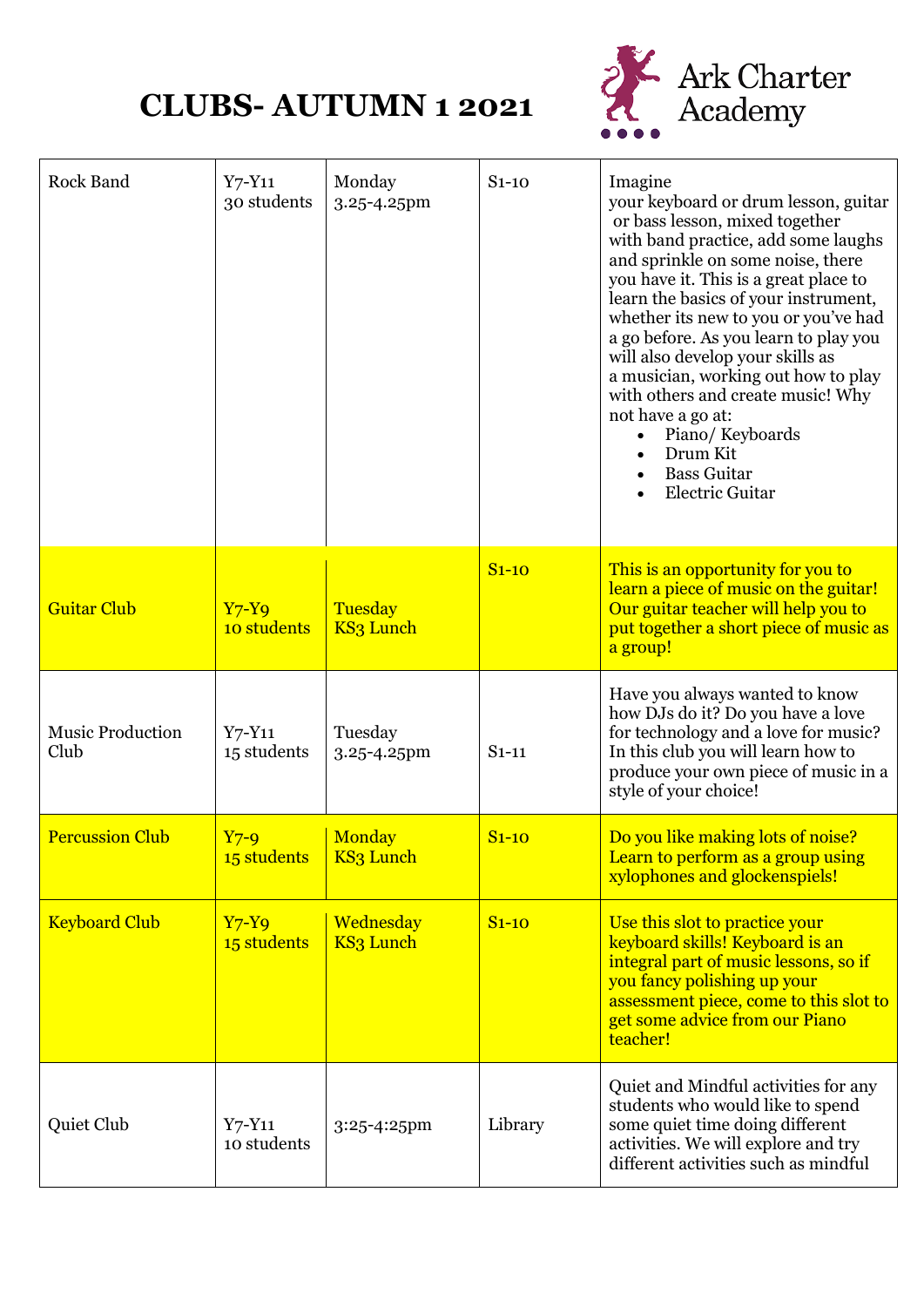

|                                                 |                                                   |                          |                           | colouring, Qi Gong, meditation and<br>more.                                                                                                                                                                                                                                                                                                                    |
|-------------------------------------------------|---------------------------------------------------|--------------------------|---------------------------|----------------------------------------------------------------------------------------------------------------------------------------------------------------------------------------------------------------------------------------------------------------------------------------------------------------------------------------------------------------|
| French/<br>Spanish Club-<br><b>Spelling Bee</b> | Y7<br>Capacity-<br>10 students<br>per<br>language | $3:25 - 4:25$ pm         | S <sub>102</sub>          | As part of the after school<br>programme, we offer sessions for<br>spelling Bee French and Spanish to<br>Y7. It starts on the 26th<br>September.<br>It's a regional and national<br>competition.                                                                                                                                                               |
| Humanities Film<br>Club                         | $Y7 - Y11$<br>30 students                         | Friday<br>3:25-4:25pm    | L104                      | Showing a variety of films related to<br>History, Geography and RE.                                                                                                                                                                                                                                                                                            |
| <b>Board Games Club</b>                         | $Y7-Y9$<br>20 students                            | Monday<br>3:25-4:25pm    | S <sub>206</sub>          | A selection of board games will be<br>available for students to choose<br>from. This will be a friendly and fun<br>club to help develop teamwork and<br>friendships.                                                                                                                                                                                           |
| The IncrEDIBLES                                 | $Y7-Y9$<br>12 students                            | Wednesday<br>3:25-4:25pm | Christopher<br>Food room  | This club is open to any student from<br>KS3 and KS4 so they can become<br>food superheroes and develop<br>confidence, self-esteem, social and<br>practical skills.                                                                                                                                                                                            |
| <b>Shakers and Bakers</b>                       | $Y7-Y9$<br>12 students                            | Tues $3.25 - 4.25$       | Christopher<br>Food room  | A variety of foods to be prepared<br>from shakes to bakes so students<br>develop a wider awareness of the<br>importance of food and nutrition but<br>to also shake and bake some<br>seasonal tasty treats                                                                                                                                                      |
| Debate and public<br>speaking                   | $Y7 - Y11$<br>30 students                         | Monday<br>3:25-4:25pm    | S <sub>207</sub>          | Debate club is an opportunity for<br>pupils to explore issues in the wider<br>world that interest them and argue<br>their thoughts in a space which<br>encourages discussion and<br>challenge. We will be working<br>towards public speaking and debate<br>competitions throughout the year<br>with an emphasis on research,<br>communication and exploration. |
| <b>Futures Club</b>                             | $YQ-Y11$<br>20 students                           | $3:25 - 4:25$ pm         | Christopher<br><b>ICT</b> | If you are interested in finding out<br>more about building the best version<br>of yourself, then this is the club for<br>you: careers, employability skills,                                                                                                                                                                                                  |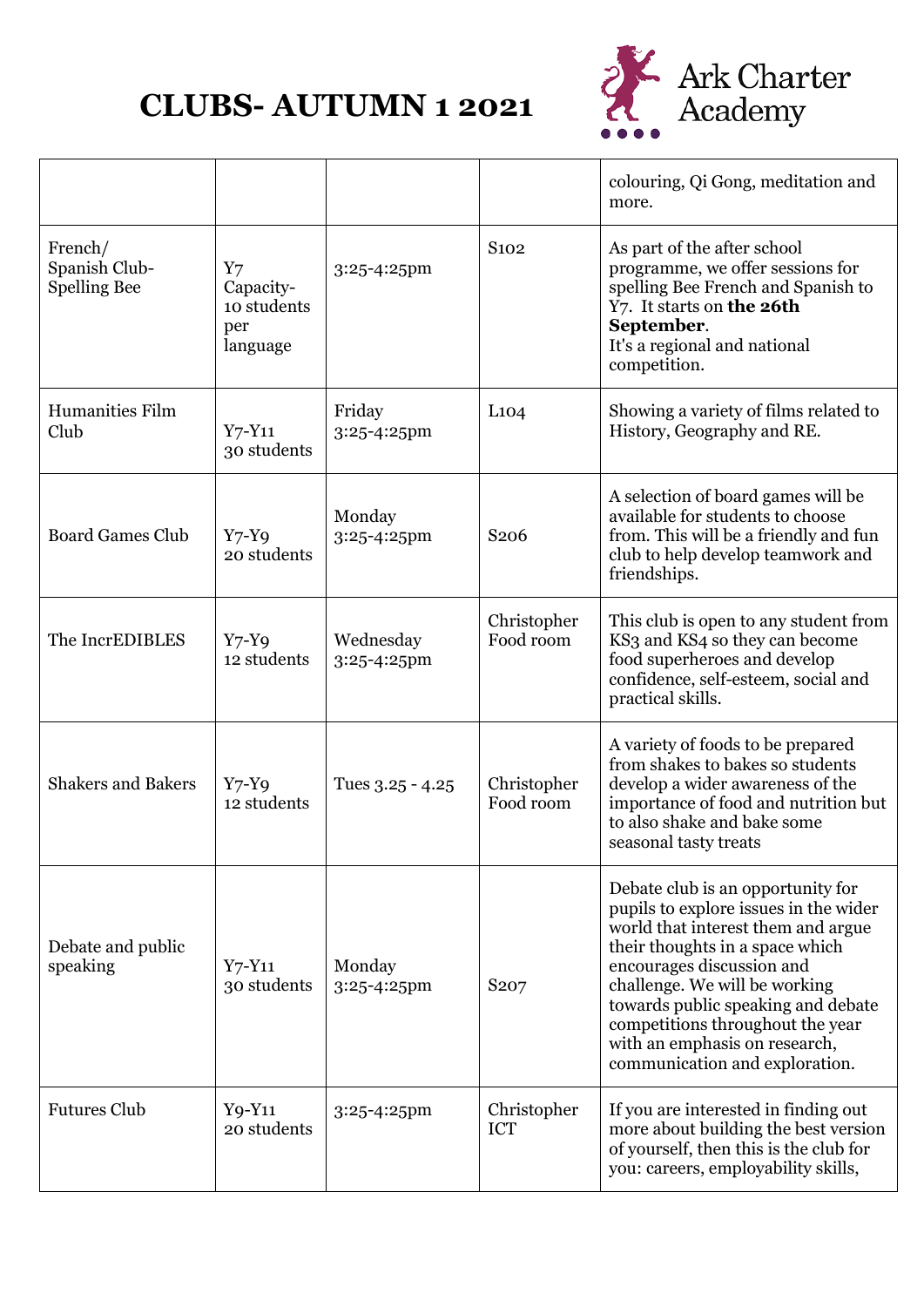

|                                                  |                           |                        |                   | CVs and interview prep,<br>personal presentation, public<br>speaking and an impeccable<br>LinkedIn profile $-$ all of this and<br>much more will be covered during<br>the Futures Club.                                                                                                                                                                                                                                                                                                                                                                             |
|--------------------------------------------------|---------------------------|------------------------|-------------------|---------------------------------------------------------------------------------------------------------------------------------------------------------------------------------------------------------------------------------------------------------------------------------------------------------------------------------------------------------------------------------------------------------------------------------------------------------------------------------------------------------------------------------------------------------------------|
| <b>PSTT Sailing</b>                              | $YQ-Y11$<br>10 students   | 3:25-4:25pm            | Off-site          | Students are selected for this club.<br>More details will follow on how you<br>can join, or you can speak to Mr.<br>Cook or Mrs Rook.                                                                                                                                                                                                                                                                                                                                                                                                                               |
| Anime Club/<br>Art/Manga                         | $Y7-11$<br>15 students    | Tuesday<br>3:25-4:25pm | S <sub>20</sub> 8 | To put it simply, anime is Japanese<br>cartoons or "animated artwork."<br>Whether you are a dedicated fan of<br>anime, a casual watcher or<br>completely new to anime culture,<br>there's something for everyone here!<br>We're a community that shares<br>interests in anime, manga, light<br>novels, games and so we invite you<br>to explore this wonderful world<br>together with us! This club explores<br>both new and familiar anime, as well<br>as focusing on Japanese culture and<br>the friendships that come from being<br>part of a passionate fandom! |
| Taekwondo                                        | $Y_{7-11}$<br>10 students | Friday<br>3:25-4:25pm  | Studio            | An opportunity for individuals to<br>keep fit and healthy through physical<br>activity that enhances our spirit and<br>life through training our body and<br>mind. Helping individuals develop<br>traits and qualities such as courtesy,<br>integrity, perseverance, self-control,<br>and indomitable spirit.                                                                                                                                                                                                                                                       |
| Boxing (GB<br><b>Boxing Awards</b><br>Programme) | $Y$ 7-11<br>24 students   | Monday<br>3:35-4:25pm  | Studio            | The National Boxing Awards<br>Programme. Participants work their<br>way through the non-contact awards.<br>Students will need to pay £20 -<br>receiving a booklet $(E11)$ and each<br>medal $(E_3)$ .<br>For more details please visit:<br>https://www.boxingawards.co.uk/                                                                                                                                                                                                                                                                                          |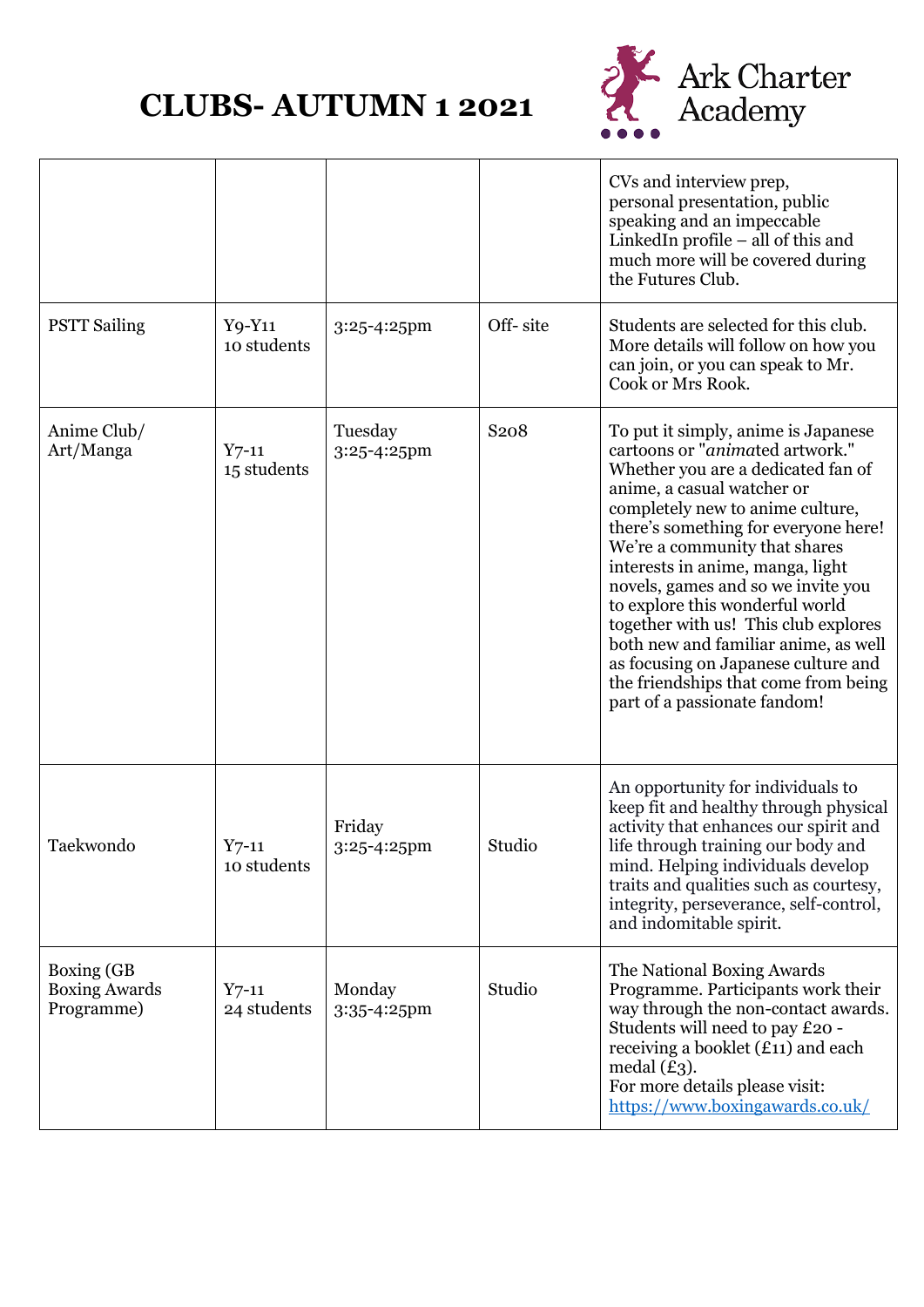

| Youth Alpha                     | $Y7-11$<br>10 students    | Monday<br>3:25-4:25pm      | $Lo-01$          | The Youth Alpha course is an<br>opportunity for students to explore<br>the Christian faith. It's relaxed, low<br>key, friendly and fun.<br>Our Alpha course is run after school<br>and each session lasts about an hour.<br>We start by watching a short film<br>addressing key issues like 'Who is<br>Jesus?' 'What happens when we die?'<br>and 'What about suffering?'<br>And then there's an opportunity to<br>discuss what you've seen and heard,<br>share your views, and ask anything<br>you like. Alpha is a place where no<br>question is too simple or too hostile. |
|---------------------------------|---------------------------|----------------------------|------------------|-------------------------------------------------------------------------------------------------------------------------------------------------------------------------------------------------------------------------------------------------------------------------------------------------------------------------------------------------------------------------------------------------------------------------------------------------------------------------------------------------------------------------------------------------------------------------------|
| LGBTQ+ Club<br>(Diversity)      | $Y_{7-11}$<br>20 students | Monday<br>$3:25 - 4:25$    | $C1-0.3$         | This club is a safe, fun, environment<br>for those students who identify as<br>LGBTQ+, or those who are<br>interested in finding out more.<br>Activities will hopefully include<br>games, guest speakers, learning<br>about the history of pride, simply<br>hanging out together and much<br>more. My goal is to allow everyone to<br>be proud of who they are, and<br>everyone is so welcome to learn<br>more about this wonderful<br>community.                                                                                                                             |
| Charity/Fundraising<br>club     | $Y_{7-11}$<br>25 students | Thursday<br>$3:25 - 4:25$  | S <sub>206</sub> | Staff and students will work together<br>to set a yearly fundraising goal for a<br>chosen charity (possibly a different<br>one per term) and work hard <b>to</b> plan<br>and prepare the events. We will aim<br>for 2 big events per year as well as<br>mini ones throughout the term.<br>Some events will be aimed at the<br>whole school, some just the staff and<br>others within the local community.                                                                                                                                                                     |
| <b>Creative Writing</b><br>Club | $Y_{7-11}$<br>25 students | Tuesday 3:25-<br>$4:25$ pm | $S_2-0.3$        | An opportunity to discover and have<br>a go at different creative forms of<br>writing (sonnets, villanelles, haiku,<br>lyric, epics/ballads, short story, flash<br>fiction, graphic novel, script etc) and<br>different styles/genre. There will be<br>competitions in school and outside                                                                                                                                                                                                                                                                                     |